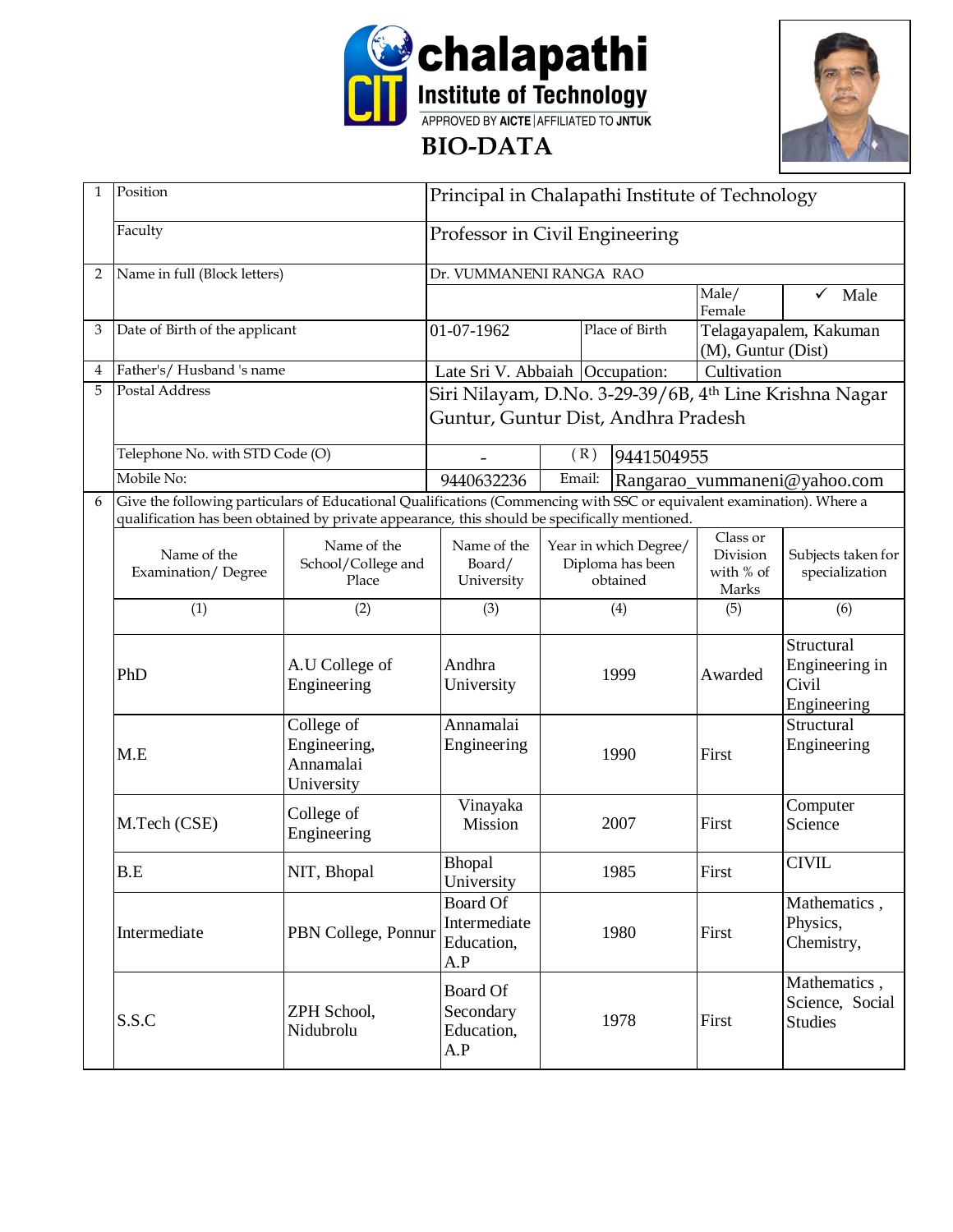|                                                                                             | Give chronological order details of your employment |                            |                        |                  |                                  |                                                                                                                            |                                               |  |  |  |
|---------------------------------------------------------------------------------------------|-----------------------------------------------------|----------------------------|------------------------|------------------|----------------------------------|----------------------------------------------------------------------------------------------------------------------------|-----------------------------------------------|--|--|--|
| Name and Address of<br>Institution / Office                                                 | Post Held                                           | Scale of<br>Pay            | Period                 |                  | Total<br>Period in<br>each cadre | <b>Basic Pay</b><br>& Gross<br>Pay                                                                                         | Regular /<br>Adhoc.<br>University<br>ratified |  |  |  |
|                                                                                             |                                                     |                            | From                   | To               |                                  |                                                                                                                            |                                               |  |  |  |
| 1                                                                                           | $\overline{2}$                                      | $\overline{\mathbf{3}}$    | 4                      | 5                | 6                                | $\overline{7}$                                                                                                             | 8                                             |  |  |  |
| Chalapathi Institute of<br>Technology, Mothadaka,<br>Guntur                                 | Principal                                           | 37400-<br>67000            | <b>July 2020</b>       | <b>Till Date</b> | 8 months                         |                                                                                                                            | Regular                                       |  |  |  |
| K L University,<br>Vaddeswaram, Guntur                                                      | Professor                                           | 37400-<br>67000            | October<br>2015        | <b>June 2020</b> | 4 year 8<br>months               | Basic pay<br>43380with<br>AGP Rs.<br>$10000/$ -,<br>DA 44203<br>and HRA<br>6507, RA-<br>50000and<br>$SA-6950=$<br>161040/- | Regular                                       |  |  |  |
| Chirala Engineering College<br>Ramapuram beach road<br>Chirala-523157                       | Principal                                           | 18400-<br>$500 -$<br>22400 | June 2012              | October<br>2015  | 3 year 4<br>months               |                                                                                                                            | Regular                                       |  |  |  |
| PACE Institute of<br>Technology<br>Onogle                                                   | Principal                                           | 18400-<br>500-<br>22400    | $26 - 05 -$<br>2011    | 30-05-2012       | 1 year                           |                                                                                                                            | Regular                                       |  |  |  |
| Malineni Perumallu<br>Educational Society's<br>Group of Institutions<br>(Integrated Campus) | Principal                                           | 18400-<br>$500 -$<br>22400 | 1-8-2010               | 25-05-2011       | 9 Months                         |                                                                                                                            | Regular                                       |  |  |  |
| Don Basco Institute of<br>Technology<br>&Science, Guntur                                    | Principal                                           | 16400-<br>$450 -$<br>20500 | 1-06-2008              | 31-07-2010       | 2 Years                          |                                                                                                                            | Regular                                       |  |  |  |
| G.V.R.&S College of<br>Engineering.Guntur                                                   | Principal                                           | 16400-<br>$450 -$<br>20500 | 1-08-2007              | 31-05-2008       | 9 months                         |                                                                                                                            | Regular                                       |  |  |  |
| SCR College of Engineering,<br>Chilakaluripet, Guntur                                       | Principal                                           | 16400-<br>$450 -$<br>20500 | 1-08-2005              | 31-07-2007       | 2 Years                          |                                                                                                                            | Regular                                       |  |  |  |
| R.V.R&J.C College of<br>Engineering                                                         | Assistant<br>Professor                              | 12000-<br>$420 -$<br>18300 | 1-08-1986<br>1-08-1989 |                  | 3 years                          |                                                                                                                            | Regular                                       |  |  |  |
| R.V.R &J.C College of<br>Engineering, Guntur.                                               | Asst.Professor&<br>Ass.Professor                    | 12000-<br>$420 -$<br>18300 | 1-8-1990               | 31-07-2005       | 15 Years                         |                                                                                                                            | Regular                                       |  |  |  |